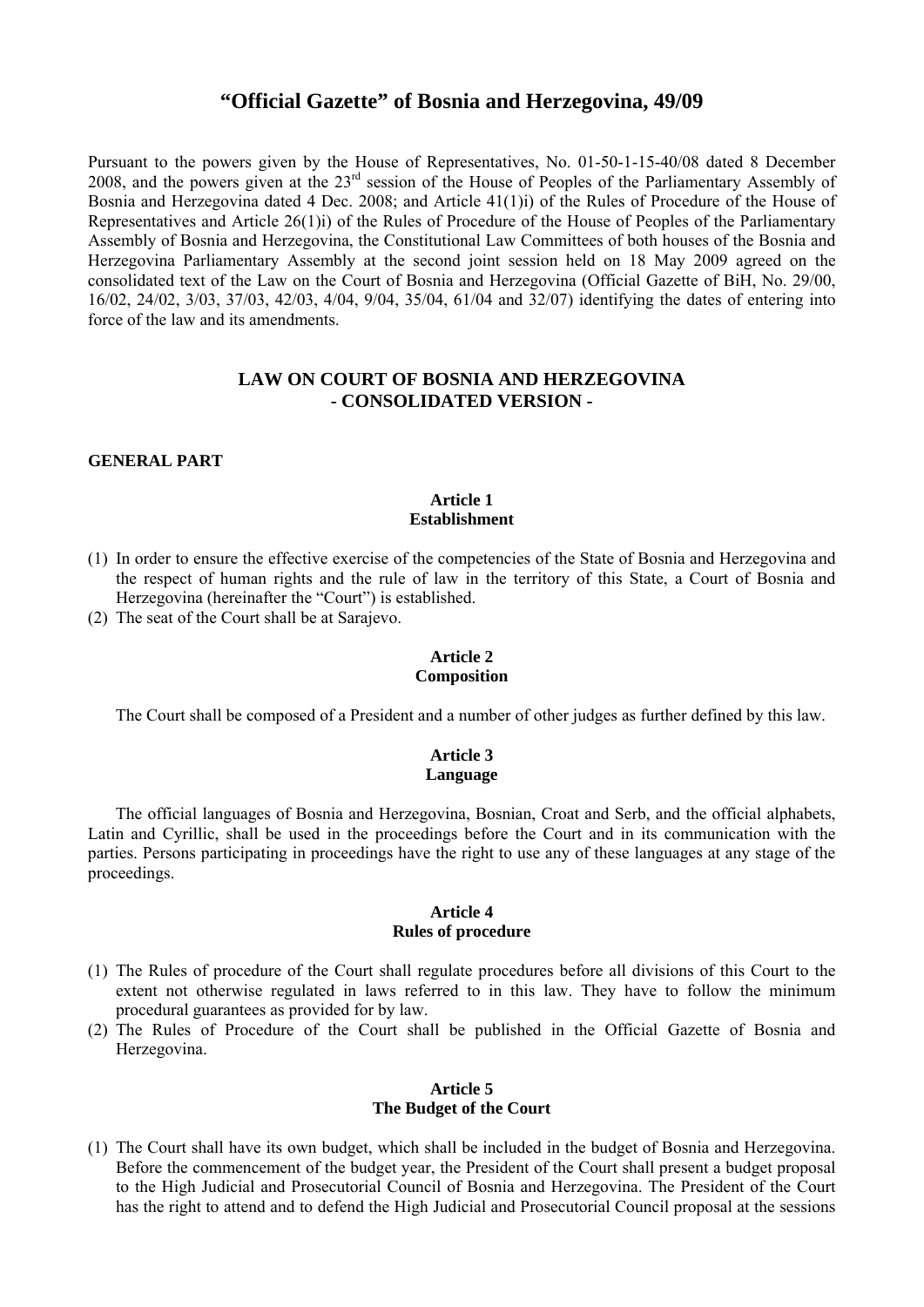of the Parliamentary Assembly and its relevant committees whenever budgetary matters affecting the Court are discussed or decided.

- (2) The President of the Court, assisted by the Chief Registrar, shall be responsible for preparing and implementing the budget of the Court.
- (3) The Court Budget shall include separate items specifying the budget requirements for the work of Section I for War Crimes and Section II for Organized Crime, Economic Crime and Corruption of the Criminal and Appellate Divisions (hereinafter "Section I and Section II of the Criminal and Appellate Divisions")
- (4) At the end of each budgetary year, the President of the Court shall inform the Parliament of Bosnia and Herzegovina of the execution of the budget of the Court.

# **Article 6 Attorneys**

- (1) To appear or practice before the Court, an attorney must be licensed to practice by an authority in Bosnia and Herzegovina which has been recognized by the Court.
- (2) An attorney who does not fulfil the requirements under paragraph 1 may be specially admitted by the Court. Procedures for special admission of attorneys and for recognition of licensing authorities for attorneys shall be established by the Court in its Rules of Procedure.
- (3) The Court shall have authority to regulate in its Rules of Procedure the qualification and practice of all attorneys before it, specifically including the discretion to impose sanctions upon any attorney who appears before it.
- (4) Such sanctions may include suspension or disablement from practice before the Court, and any other sanctions as may be provided by law or prescribed in the Court's Rules of Procedure.
- (5) The Registry for Section I and Section II of the Criminal Division and Section I and Section II of the Appellate Division (hereinafter "The Registry for Section I and Section II") may issue additional rules for attorneys who appear before Section I and Section II of the Criminal and Appellate Divisions, which shall become an integral part of the Rules of Procedure of the Court.

# **JURISDICTION**

### **Article 7 Criminal Jurisdiction**

- (1) The Court has jurisdiction over criminal offences defined in the Criminal Code of Bosnia and Herzegovina and other laws of Bosnia and Herzegovina.
- (2) The Court has further jurisdiction over criminal offences prescribed in the Laws of the Federation of Bosnia and Herzegovina, the Republika Srpska and the Brčko District of Bosnia and Herzegovina when such criminal offences:
	- a) endanger the sovereignty, territorial integrity, political independence, national security or international personality of Bosnia and Herzegovina;
	- b) may have serious repercussions or detrimental consequences to the economy of Bosnia and Herzegovina or may have other detrimental consequences to Bosnia and Herzegovina or may cause serious economic damage or other detrimental consequences beyond the territory of an Entity or the Brčko District of Bosnia and Herzegovina.
- (3) The Court shall have further jurisdiction as follows:
	- a) to take a final and legally binding position on the implementation of Laws of Bosnia and Herzegovina and international treaties on request by any court of the Entities or any court of the Brčko District of Bosnia and Herzegovina entrusted to implement the Law of Bosnia and Herzegovina;
	- b) to issue practice directions on the application of the substantive criminal law of Bosnia and Herzegovina falling within the competence of the Court on genocide, crimes against humanity, war crimes and violations of the laws and practices of warfare and individual criminal responsibility related to those crimes, *ex officio* or at the request by any court of the Entities or of the Brčko District of Bosnia and Herzegovina.
	- c) decide any issue relating to International and inter-Entity criminal law enforcement, including relations with Interpol and other international police institutions, such as decisions on the transfer of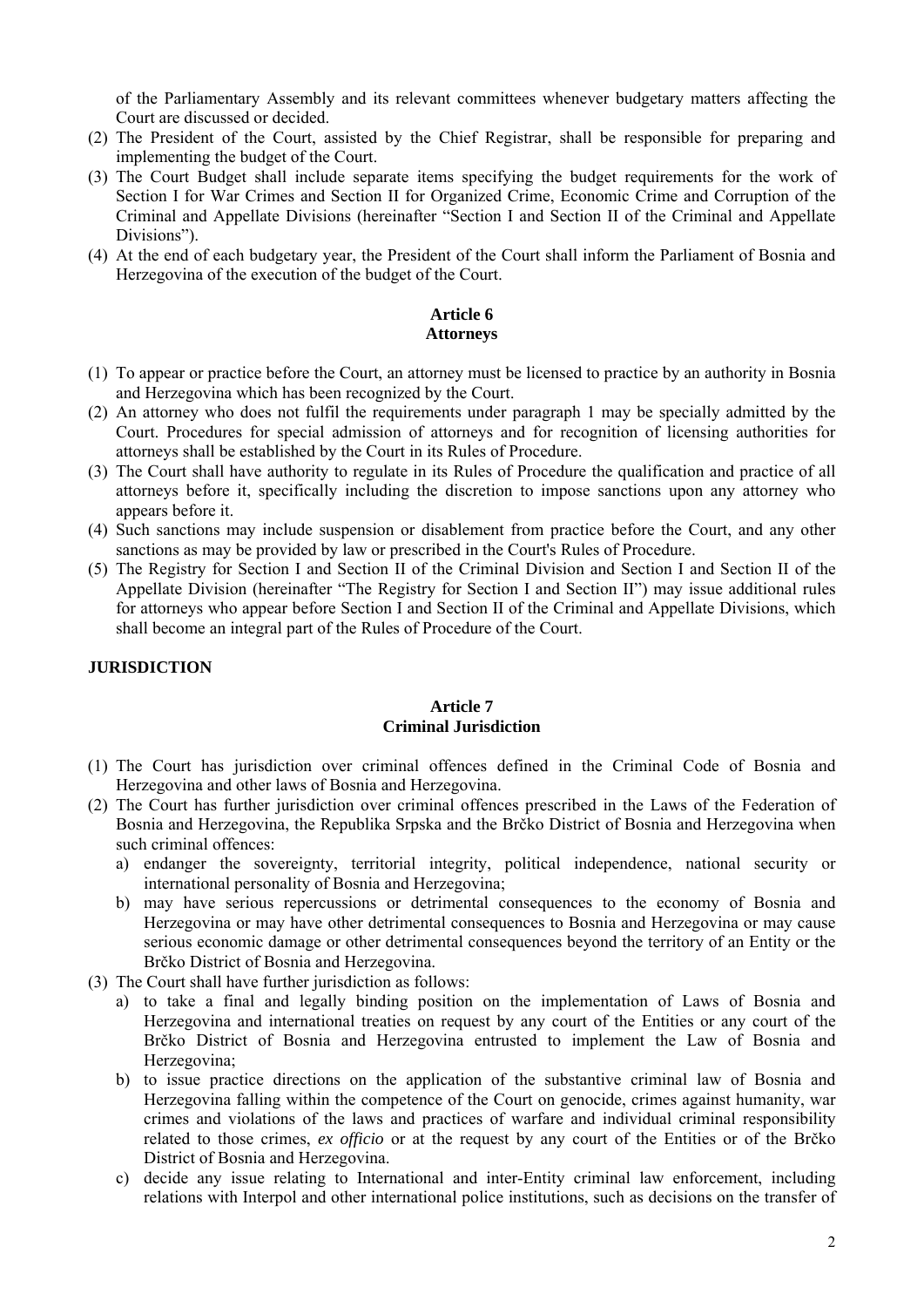convicted persons, and on the extradition and surrender of persons, requested from any authority in the territory of Bosnia and Herzegovina, by foreign States or International Courts or Tribunals;

- d) decide any conflict of jurisdiction between the courts of the Entities, between the Courts of the Entities and the Courts of the Brčko District of Bosnia and Herzegovina and between the Court of BiH and any other Court;
- e) decide on the reopening of criminal proceedings for criminal offences prescribed in the Laws of Bosnia and Herzegovina.

### **Article 8 Administrative Jurisdiction**

- (1) The Court has jurisdiction to decide actions taken against final administrative acts or silence of administration of the institutions of Bosnia and Herzegovina and its bodies, Public Agencies, Public Corporations, institutions of the Brčko District and any other organisation as provided by State Law, acting in the exercise of a public function.
- (2) The Court shall have, in particular, jurisdiction over the following:
	- a) The assessment of the legality of individual and general enforceable administrative acts adopted under State Law, performed in the exercise of public functions by the authorities listed in paragraph 1 of this Article, for which judicial review is not otherwise provided by law;
	- b) Property disputes between the State and the Entities, between the State and the Brčko District, between the Entities, between the Entities and the Brčko District and between the institutions of Bosnia and Herzegovina, which are interrelated with the exercise of public functions.
	- c) Conflict of jurisdiction between the Entity courts, and between the courts of the Entities and the courts of the Brčko District and between the Court of Bosnia and Herzegovina and any other court.
	- d) Reopening of proceedings in disputes listed under items a) and b) of this Article.

## **Article 9 Apellate Jurisdiction**

- (1) The Court shall decide the following:
	- a) appeals against a judgement or decision delivered by the Criminal Division of this Court,
	- b) appeals against a judgement or decision delivered by the Administrative Division of this Court,;
	- c) extraordinary legal remedies against final judgments reached by the divisions of the Court, not including those that constitute the requests for reopening of proceedings.
- (2) The Court shall also have jurisdiction over:
	- a) complaints concerning violations of the electoral code and the additional regulations and directives issued by the Central Election Commission;
	- b) any other case for which competence is provided by the laws of Bosnia and Herzegovina.

# **STRUCTURE OF THE COURT**

#### **Article 10 Structure of the Court**

(1) The Court shall have a Plenum and three Divisions.

# (2) The Divisions are:

- a) the Criminal Division;
- b) the Administrative Division;
- c) the Appellate Division (including the Electoral appeals competence).
- (3) The Criminal Division and the Appellate Division shall each have three Sections as defined by this Law.
- (4) The President of the Court in accordance with its Rules of Procedure shall be competent to make general and special assignment of judges to any Division, Panel or case except when otherwise defined by law.

### **Article 11 Responsibilities of the President of the Court**

(1) The President of the Court is responsible for: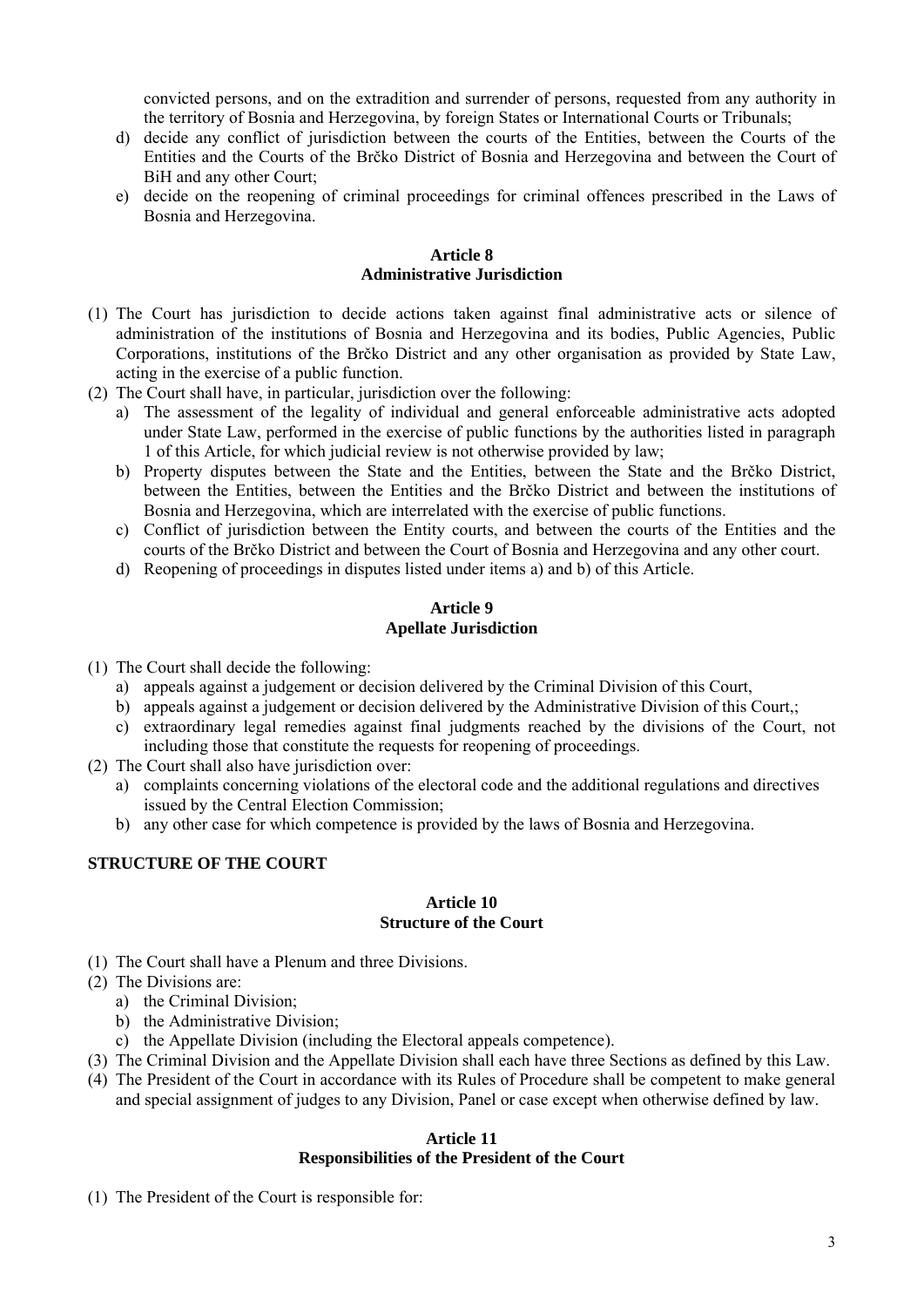- a) representing the Court in its external relations with state bodies and organizations;
- b) the appointment of judges to the different divisions and panels unless otherwise defined by this Law;
- c) the appointment of the replacing judge in case of disqualification of a judge as agreed by the Plenum of the Court;
- d) setting the time table for sessions, handling cases and distributing the cases between the members of the Court and where necessary between the Divisions;
- e) convening and presiding at the Plenum of the Court;
- f) the implementation of the budget of the Court;
- g) performing general administration of the staff of the Court;
- h) instituting disciplinary proceedings against the Chief Registrar.
- (2) The President shall propose to the Plenum of the Court the working schedule elaborated at the beginning of each calendar year, providing for the allocation of incoming cases in advance and according to objective criteria.

### **Article 12 The Plenum of the Court**

- (1) The Plenum of the Court shall consist of all judges of the Court. The Plenum adopts its decisions with a simple majority of all judges of the Court.
- (2) The Plenum of the Court shall:
	- a) draw up and adopt the rules of procedure of the Court;
	- b) draw up and adopt the rules of procedure of Section III of the Criminal and Appellate Divisions and of the Administrative Division;
	- c) elect the Chief Registrar;
	- d) adopt the working schedule proposed by the president;
	- e) adopt the draft budget of the Court.

## **Article 13 The Divisions of the Court**

- 1. The Administrative Division shall consist of at least five judges.
- 2. The Criminal Division shall consist of at least ten judges.
- 3. The Appellate Division shall consist of at least ten judges.
- 4. Panels of the Divisions shall be composed of three judges.
- 5. A judge from another Division may be asked to sit in the Appellate Division.

### **Article 14 Criminal Division**

- (1) The Criminal Division shall consist of three Sections:
	- a) Section I for War Crimes ,
	- b) Section II for Organized Crime, Economic Crime and Corruption,
	- c) Section III for all other crimes under the jurisdiction of the Court.
- (2) Individual judges from the respective Sections may serve as a preliminary proceeding judge or as a preliminary hearing judge.
- (3) Section III of the Criminal Division is chaired by its President who is elected by all judges of Section III, serving for a term of five years.

## **Article15 Administrative Division**

- (1) The Administrative Division is chaired by a president elected by all judges of the Division, serving for a term of five years.
- (2) Parties may not appeal the decision accepting or rejecting the composition of the panel, without prejudice to the right to raise objections to the decision when invoking the legal remedy of appeal against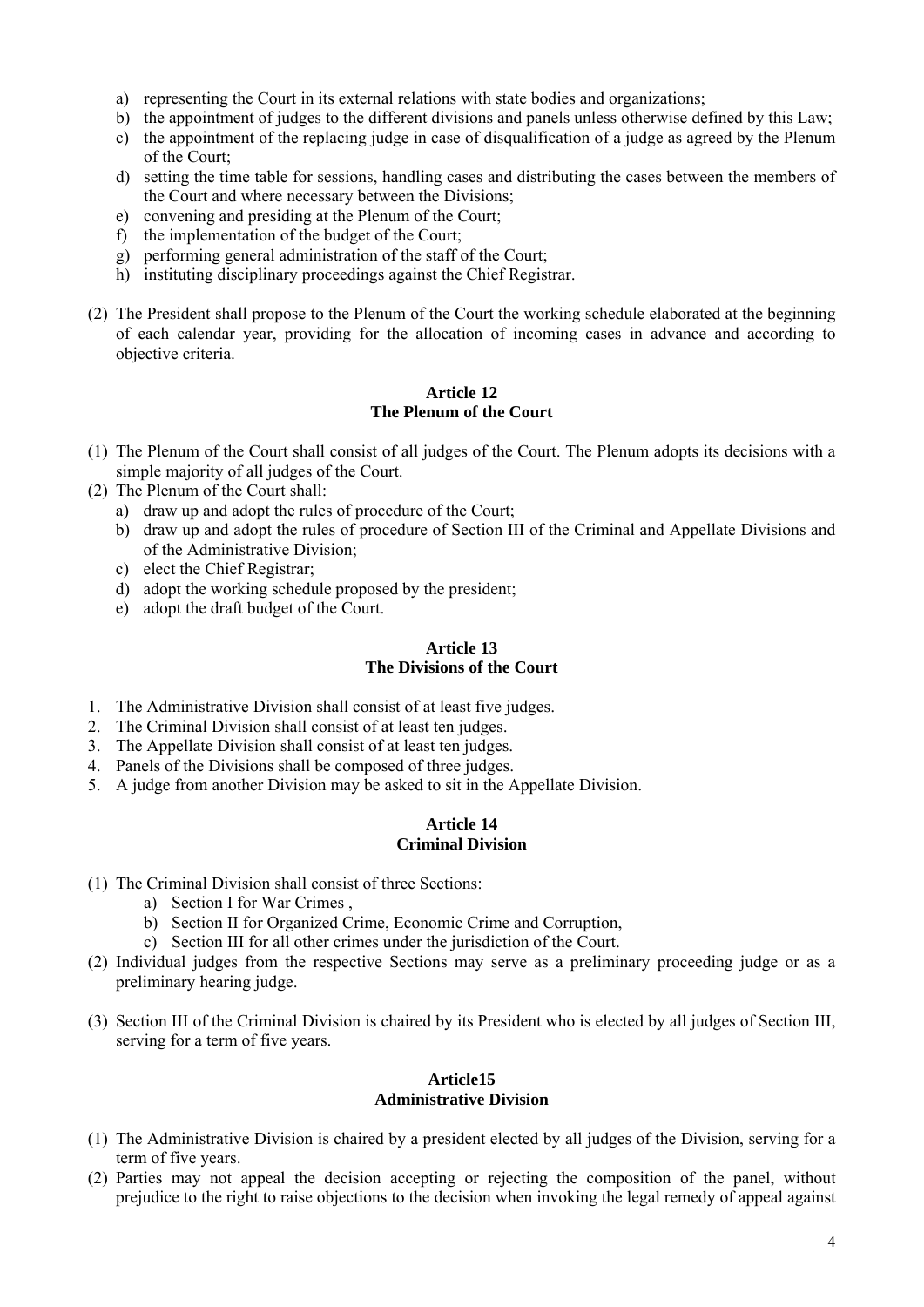the final judgement.

# **Article 16 Appellate Division**

- (1) The Appellate Division shall consist of three Sections:
	- a) Section I to hear appeals against judgments of Section I of the Criminal Division,
	- b) Section II to hear appeals against judgements of Section II of the Criminal Division,
	- c) Section III to hear appeals against judgements of Section III of the Criminal Division, and against judgements of the Administrative Division. Section III shall hear also complaints in electoral matters pursuant to Article 15(2)a.
- (2) Section III of the Appellate Division is chaired by its President who is elected by all judges of Section serving for a term of five years.

# **Article 17 The Registry**

- (1) There shall be a Common Registry and a Registry for Section I and Section II.
- (2) The Common Registry is responsible for the administration and servicing of Section III of the Criminal and Appellate Divisions and the Administrative Division.
- (3) The Common Registry is managed by a Chief Registrar, under the supervision of the President of the Court and under the conditions specified in the Rules of Procedure of the Court. The basic salary and benefits of the Chief Registrar shall be equivalent to 80% of the basic salary and benefits received by the judges of the Court.
- (4) The Chief Registrar shall be assisted by two officers.
- (5) The Registry for Section I and Section II is managed by a Registrar who is responsible, in cooperation with the President of the Court, for the administration and provision of support services to Section I and Section II of the Criminal and Appellate Divisions.

### **Article 18**

# **The Registrar of Section III of the Criminal Division**

- (1) The Registrar of Section III of the Criminal Division, under the supervision of the Chief Registrar, assist the work of the judges.
- (2) The Registrar of Section III of the Criminal Division works on behalf of, and pursuant to, orders of Section III of the Criminal Division and the judges thereof.

## **Article 19 The Registrar of Section III of the Administrative Division**

- (1) The Registrar of the Administrative Division, under the supervision of the Chief Registrar, assists the work of the judges.
- (2) The Registrar of the Administrative Division works on behalf of, and pursuant to, orders of the Administrative Division and the judges thereof.
- (3) The Registrar shall assist the Administrative Division in the enforcement of judgements of the Administrative Division.

### **Article 20 The Registrar of Section III of the Appellate Division**

- (1) The Registrar of Section III of the Appellate Division, under the supervision of the Chief Registrar, assists the work of the judges.
- (2) The Registrar of Section III of the Appellate Division works on behalf of, and pursuant to, orders of Section III of the Appellate Division and the judges thereof.

# **Article 21 Administrative staff**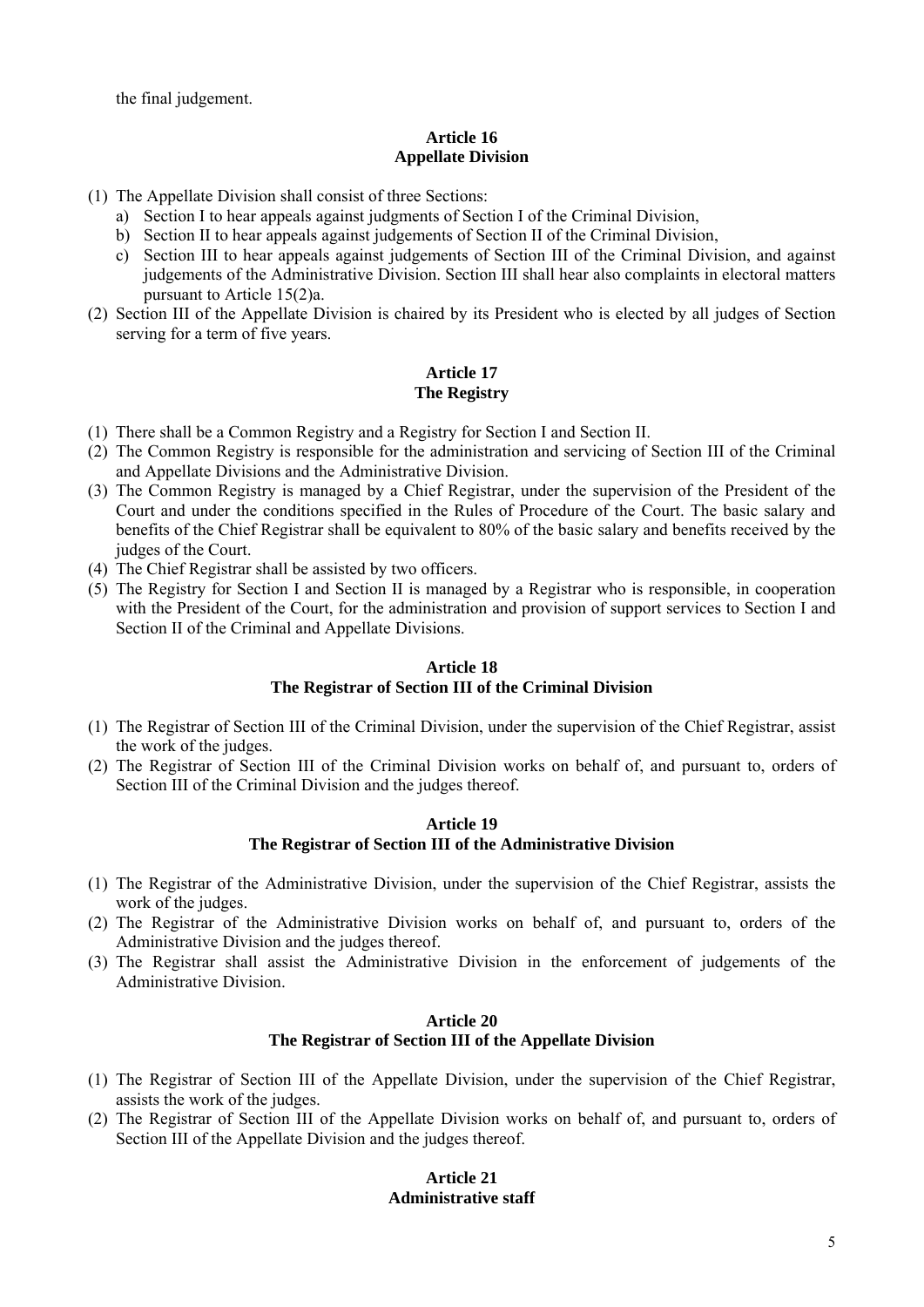- (1) The Court shall have its own Administration. In respect of its staff, the Court shall determine the organizational structure of Administration in its Rules of Procedure.
- (2) The Court shall determine the duties and responsibilities, reasons for non-attendance, replacements, absences, and leave and holiday arrangements in respect of administrative staff.

#### **ADMINISTRATIVE PROCEDURE**

#### **Article 22 Conflict of jurisdiction**

- (1) In cases of concurrent administrative jurisdiction between the Court of Bosnia and Herzegovina and any other Court in Bosnia and Herzegovina, the Entities and the Brčko District, primacy is given to the Court of Bosnia and Herzegovina.
- (2) The Court may, in cases under paragraph 1, remove proceedings from and transfer the proceedings to any other court in the territory of Bosnia and Herzegovina. This decision is final and binding.

### **APPELLATE DIVISION**

#### **Article 23 Procedure in electoral appeals**

- (1) An appeal may be filed before Section III of the Appeals Division against a decision of any authority in Bosnia and Herzegovina, its entities, and against of courts of last resort in the District of Brčko, in terms of Article 15 paragraph 2 a), if it is not subject to another ordinary appeal.
- (2) A complaint may be lodged by individuals, political parties and political coalitions. Section III of the Appeals Division will not act on anonymous complaints. All complaints shall be made public unless, in exceptional circumstances, determined otherwise in the detailed rules of procedure.
- (3) The application shall be lodged within 15 days of the day of the last-instance decision .
- (4) Section III of the Appellate Division shall decide on the appeal within 10 days.

### **FINAL PART**

#### **Article 24 Transitional provisions**

- (1) During a transitional period, an international Registrar shall be appointed as Chief Registrar for Section I and Section II, responsible for the administration and provision of support services to Section I and Section II of the Criminal and Appellate Divisions. The transitional period shall not last more than five years.
- (2) The President of the Court, after consultation with the international Registrar, shall assign judges of Section I and Section II of the Criminal and Appellate Divisions to any Chamber, or Panel. Section I and Section II Panels shall be composed of both national and international judges.
- (3) The international Registrar shall issue the Rules of Procedure for Section I and Section II of the Criminal and Appellate Divisions which shall become an integral part of the Rules of Procedure of the Court. The Registry shall establish a case allocation system for Section I and Section II of the Criminal and Appellate Divisions.
- (4) During the transitional period, a number of international judges may be appointed to Section I and Section II of the Criminal and Appellate Divisions. An international judge may be appointed to both Section I and Section II of the Criminal and Appellate Divisions. International judges shall not be citizens of Bosnia and Herzegovina or of any neighboring state.
- (5) An International judge of Section I and Section II of the Criminal and Appellate Divisions may serve as a preliminary proceedings judge, a preliminary hearing judge or as a single trial judge in proceedings before Section I and Section II of the Criminal and Appellate Divisions.
- (6) An International judge of Section I and Section II of the Criminal and Appellate Divisions may serve as a judge in the panel as referred to in Article 24(6) of the Criminal Procedure Code of Bosnia and Herzegovina, including the panel as referred to in Article 16 of the Law on Protection of Witnesses under Threat and Vulnerable Witnesses of Bosnia and Herzegovina, in proceedings before Section I and